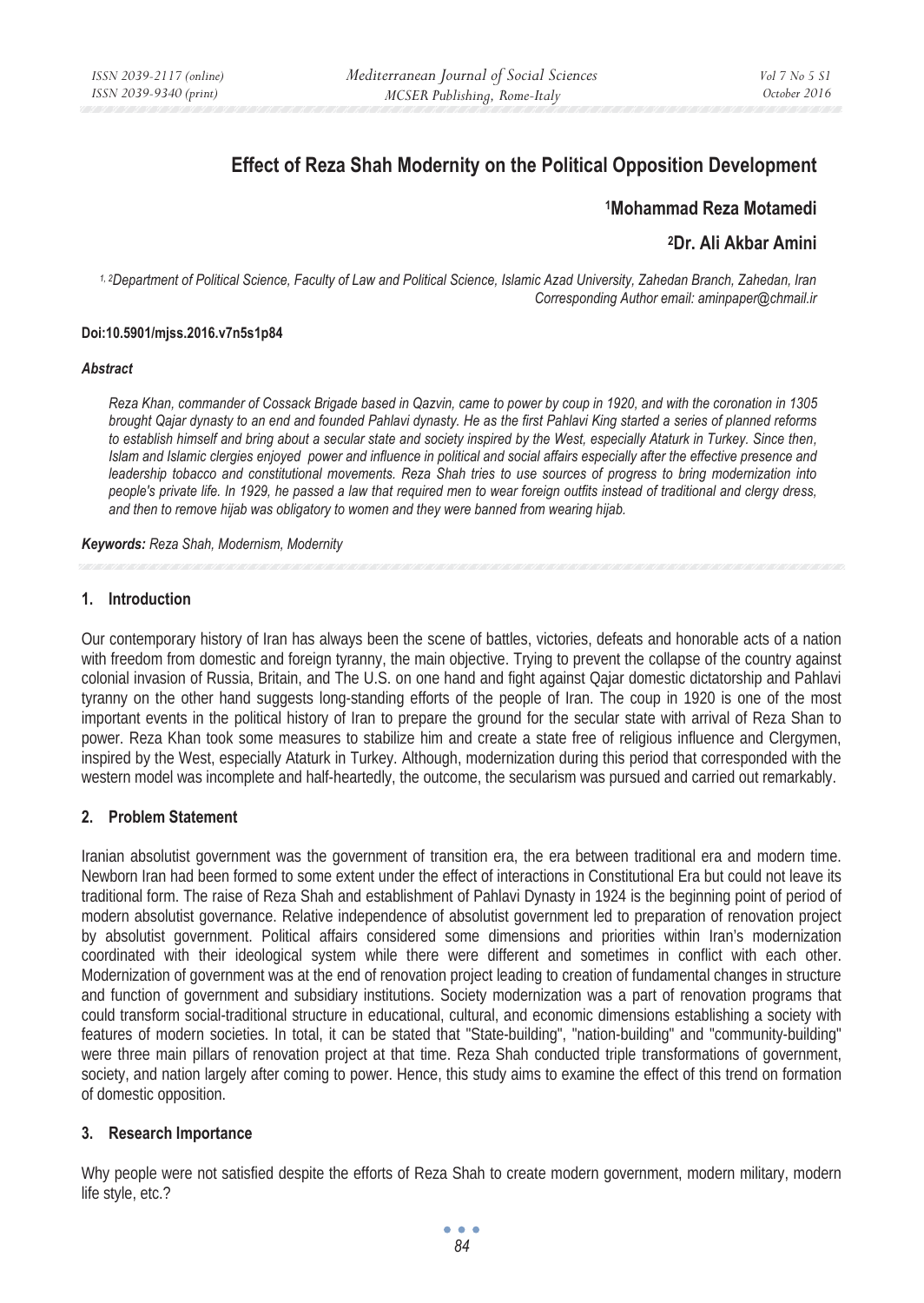| ISSN 2039-2117 (online) | Mediterranean Journal of Social Sciences | Vol 7 No 5 S1 |
|-------------------------|------------------------------------------|---------------|
| ISSN 2039-9340 (print)  | MCSER Publishing, Rome-Italy             | October 2016  |

Main objective: study of reasons for the impact of Reza Shah's modernism on creating political opposition in Iran Secondary objective: study of effective factors in formation of political opposition and reasons for Reza Shah's tendency toward modernism

Research Method: The current study is descriptive-analytical.

Research type: In accordance with research subject and use of obtained results to determine effect on national profits of Iran, this study is a fundamental-applied research emphasizing on its fundamental aspect.

Analysis method: the current study analysis method is the method of "relying on theoretical affairs" to achieve new approaches and extraordinary scrutiny within relevant issues to the importance of reasons for impact of Reza Shah's modernism on formation of modern political opposition in Iran.

## **4. Modernism and West Orientation**

Modernism historically is a significance phenomenon and the creator of modern Western civilization. Modernism in political science and sociology is transformation and development of the community. Given the Western civilization, the general development includes politics, economics, ethics, beliefs and values of human social behavior that arises from the material nature. In the East, the idea of progress and modernity emerged in several countries, including Iran, as a new social ideology, in the middle of the nineteenth century and left effects on eastern social life (Amini, 2003:15).

## **5. Modernization and Reformation**

The reform and modernization in Iran, although influenced by external factors in dealing with West, the arrival of modernist thought to the country provided a seriously thinking which can be thought of reformers in the field of modernization. The dominant reforms thoughts in the late Qajar to the late Pahlavi is a modernization view although influenced by the ideas of modernity in Europe followed by the changes that emerged from the 16th century to 19 in the western world. Sending students to Europe, as useful and decisive measures by Reza Shah was during his modernity and modernization; it also was common as other affairs of the country, even after Reza Shah and before him from Safavid to Qajar relatively systematically (Bazargan, 2001:83).

## **6. Finally, Reza Shah Gained Power**

Reza Shah's mission was to unite country under his own power, without leaving out a single person in North and South and East and West, and from the day of coronation, government offices closed for three days. Reza Shah Tyranny led to reduce the role of government and parliament to the minimum, because the Shah was the highest decision-making authority. No strong and outstanding figure was appointed prime minister, and this position that according to the constitution had the authority to run the country was assigned to Mokhberossaltaneh Hedayat for six years (Mahdavi, 1998: 23).

## *6.1 A Look at Reza Shah Policies*

Reza Shah sought to achieve western material progress during the period that ruled as king in Iran, (1925-1941) and even earlier in the period that had gained the title of Sardarsepah through a coup. He repeatedly stated: I will work here and I will build it as in Europe. His goal was to provide people with a tool that will enable them live in an equal condition with any of the European nations. It seems that the main motivation of all social changes and cultural and industrial development of his time he is characterized by this principle (Zargar, 1993: 130).

## *6.2 Bases and Principles of Modernity during Reza Shah's Era*

Intellectual effects of Constitutional Movement and the presence of new class of west educated individuals along with the ruling class contributes more to the First Pahlavi inclination toward modernism in Iran than any other factor; establishment of modern army, breaking feudal system, uniformity of cloths, purchasing new weapons, building communicational routes, establishment of military college, establishment of Sepah Bank to organize financial and legal affairs of military forces, approval of mandatory military law, establishment of Civil Registration to identify conscripts of compulsory Military Service, etc. were not rooted in Reza Shah militarism spirit but raised from demands and ideals of intellectuals that considered separation from ruling religious traditions in Iranian community as the only way reaching to west civilization.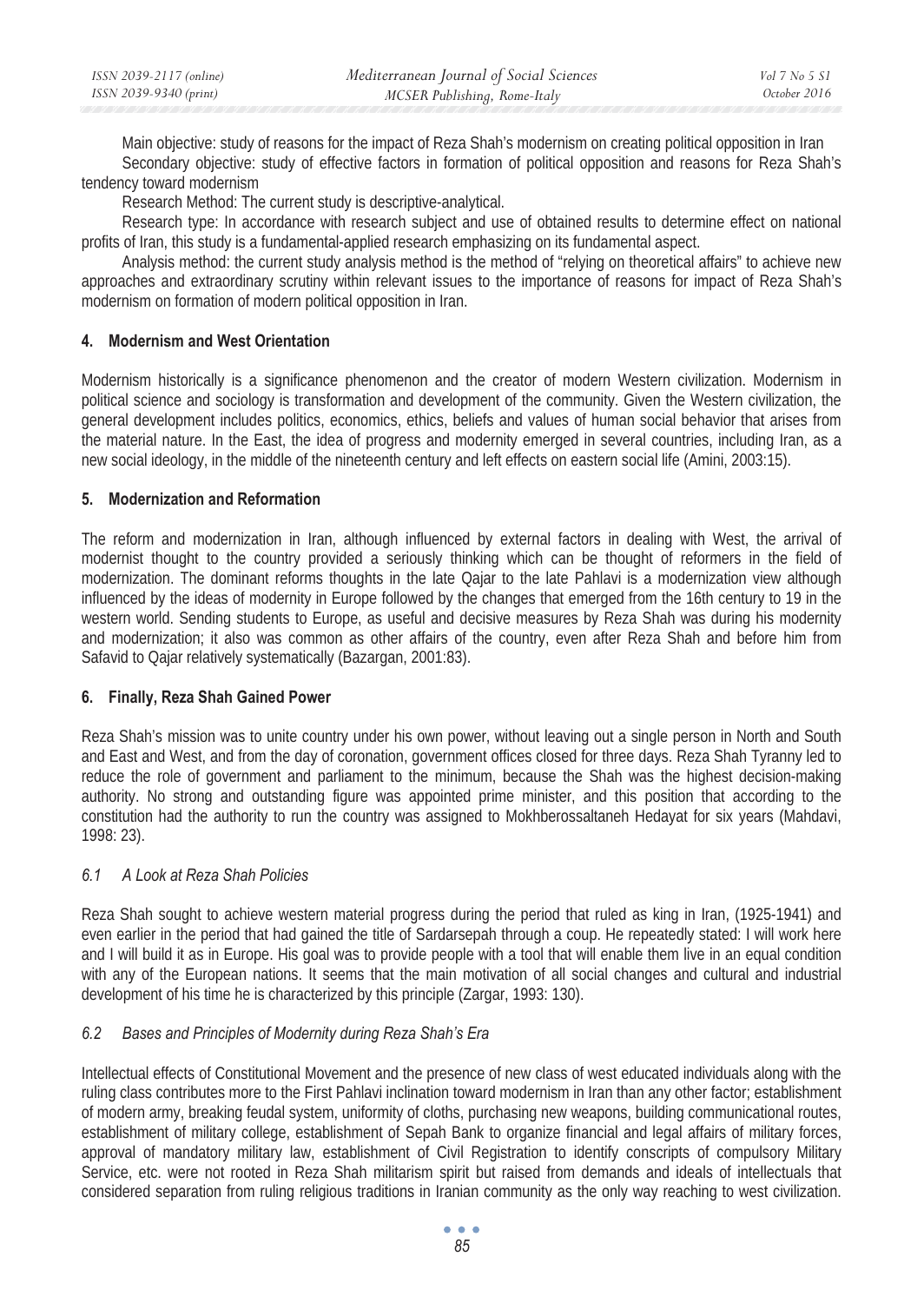| ISSN 2039-2117 (online) | Mediterranean Journal of Social Sciences | Vol 7 No 5 S1 |
|-------------------------|------------------------------------------|---------------|
| ISSN 2039-9340 (print)  | MCSER Publishing, Rome-Italy             | October 2016  |

This, in line with developments promoted by Mostafa Kamal in Turkey drew the attention of Shah and his supporters making them adapt anti-religious measurements by Ataturk<sup>1</sup>.

Reza Shah Cultural reforms and renovations based on three ancient-oriented nationalism (Archaism), modernism, and anti-religiosity. Some of Reza Shah measures in first issue included establishment of new-emerging institutes, expansion of ancient-orientation with emphasis on unity of Aria race, paying attention to history of ancient kings and demonstrating magnificence of imperial states of Iran, establishment of Persian language academy, reconstruction of ancient monuments that were the luminous symbols of the magnificent civilization of ancient Iran from the perspective of Shah, and holding Ferdowsi's millennium celebration. Modernism and weakening religious values was a part of cultural renovation program by Reza Shah's government because he believed that strict religious thought and value bases in the Iranian society was a serious barrier to modernity process; hence, statement of monarchy government began their fight against religion through expanding insouciance and humiliating religious institutes and national traditions. Presence of religious missions, establishment of new schools, return of educated aristocrats from the West, establishment of intellectuality institutes and academies, expansion of promiscuity among women, unveiling the Hijab of women, and changing education system were some activities done and followed seriously at that era (Hesam Al-Din Ashena, 1994, 20-180)

# **7. Unveiling Hijab**

Unveiling Hijab did not occur suddenly, or as it is said being formed in his trip to Turkey, but mainly is the phenomenon of familiarity with the West and Western modernism had experienced by those under the influence of western thoughts and lifestyle. While the first signs of unveiling could be found in the Naser Al-Din Shah Qajar court Ballerina dress and then in intellectual circles, but it was recognized in the reign of Reza Shah. Reza Shah Pahlavi after returning from a trip to Turkey decided to unveil in Iran and raised and discussed it cabinet. Forouqi had promised the king implement it (Ghadiani, 2009: 16). Unveiling hijab was carried out on January 7, 1936 and all invited guests participated in the ceremony with their wives unveiled except teachers. Reza Shah participated in the ceremony with unveiled his wife and daughters (Mir, 2013).

# *7.1 The policy of Promoting and imposing the European clothes and hats to Iranians*

The other Reza Shah Modernization program with a state history is the compulsory clothing known uniform clothing and Hat change (Maki, 1983:87). Changing hats and clothes was a part of a program sought to make Iranian society resemble the Westerns.

Any community clothing differs in terms of their religious beliefs, national customs and culture, social conditions and climate. Iranian ethnic groups, from early days owned their specific traditional clothing, and Reza Khan made hat cap side common among people with the use of force after returning from a trip to Turkey, to imitate the Ataturk and ordered that Pahlavi hat to be prohibited and outdated, and announced that the men should put on the Shapur hat (Ghadiani, 2009:162).

# *7.2 Reza Shah's policy in education*

Reza Shah attitude to provide a modern Iran's made new changes in education and training as one of his goals. The first example is the established a school for the training of employees of the Ministry of Justice in 1922 and the establishment of Military School where Cossack system was merged with that of Qajar. Many public figures who had found that no educational foundation is strong enough without a basic education, insisted that the main attention be paid to elementary level education. This attitude was reflected in some of the first steps of the new regime education plan, including a plan for a period of six years of primary education. The Ministry of Education started to print textbooks in 1928 that were given elementary school students, including co-educational schools free of charge (Banayi, 1961:108).

# *7.3 The policy of raising an Army*

Iran's new and ordered army was raised in 1922 by the integration of all troops (Cossacks, gendarmerie and palace

*<sup>1</sup>For further study refer to Mohammad Rahim Eyvazi, Social Walks and Shah's Regime, Center for Islamic Documents and Revolution, 2001, &Hesam Al-Din Ashena, Culture and Propaganda for Government in Iran, Tehran, Imam Sadegh University, 1994*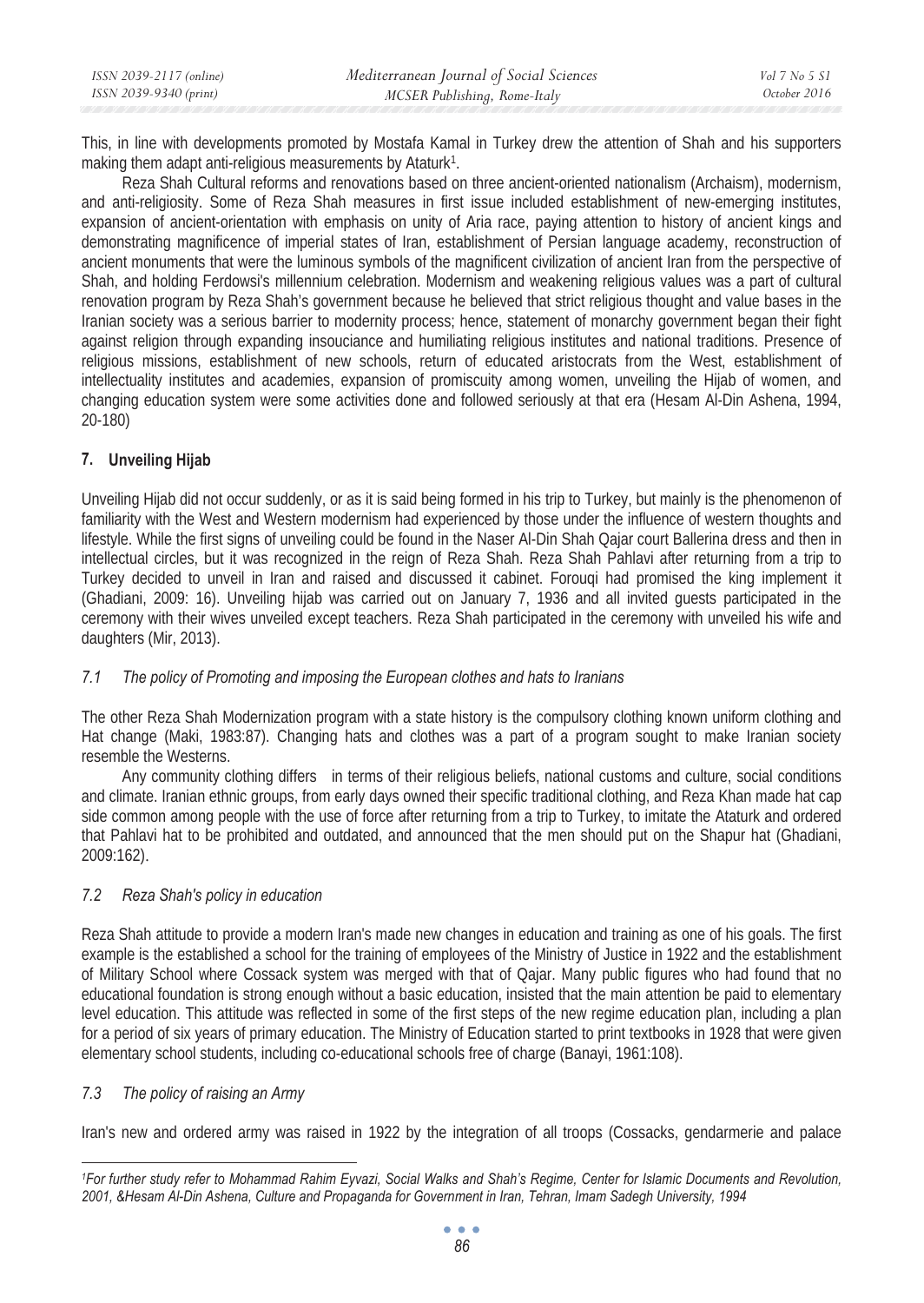| ISSN 2039-2117 (online) | Mediterranean Journal of Social Sciences | Vol 7 No 5 S1 |
|-------------------------|------------------------------------------|---------------|
| ISSN 2039-9340 (print)  | MCSER Publishing, Rome-Italy             | October 2016  |

guards) with the aim of establishing internal order, security and territorial integrity. Reza Khan was the war Minister until 1923, and strengthened his position by relying on the armed forces in different areas. The suppressed all riots and established security. He, relying on its own forces, gradually took the command of the government and all military affairs. Militants followed him and acted as mini- absolute dictators. Police, that also by law was the court bailiff, became the most powerful tool in the hands of Reza Shah for murder, repression and the types of crimes (Sardar Abadi, 1999:9).

Sardar Sepah, integrating Cossacks, state gendarmerie and other forces raised new army in November 16, 1921. The Army constituted five divisions, and thirty thousand officers and soldiers and commander of the five armies were officers who knew themselves responsible for enforcement of war minister policy and Sardar Sepah (Mahdavi, 1998:12). Reza Shah was more concerned about the Army (Reza Shah looked at the Army as the backbone of the new order, and increased defensive budget up to five times between 1926 to 1941 and in the light of compulsory military service, the armed forces rose from 4,000 in five divisions to 127,000 people 18 divisions (Hashem Zehi, 2007:128), nearly half of the country budget spent on Army forces.

# **8. Railway Construction**

Railway construction was the most basic aspirations of the Iranian people from the Qajar period with a major role in economic development. But Russia and Britain, who were attempting to weaken Iran, the Iranians did not authorize railway construction. Britain sought to meet their basic needs in the country by south-north railway construction. Ahmed Shah, examining Britain plan stated that railway cannot meet the needs of the nation. He added that desirable railway for Iran is the one that connects the capital to major ports in South and economic zones in East and West. The Pahlavi regime that was basically to meet the needs of the foreigners who helped them come to power started north-south railway construction by putting tax on sugar and ignored West and East of Iran with a priority for railway construction (Najafi et al., 2005: 421: 1384).

## **9. Community Opposition to Reza Shah Measures**

In general, social and cultural issues can be classified in three main categories in Reza Shah Era:

- 1- Imitation of Western customs and traditions: imitation of Western customs was common among the political figures, before the Constitutional Revolution and afterwards, but never a powerful and centralized government enforced the policy of imitation of foreigners in country. Pahlavi dynasty was the first government to enforce this policy in Iran with the support of Britain. British colonialism expected that extremist elements in the Iranian constitution to enforce the same policy, but for many reasons it was not achieved, Reza Shah coming to power, they tried to achieve this goal.
- 2- Archaism and love for king sprite promotion: Promoting the West orientation leading to rejection of indigenous traditions and customs of the community faced community with humiliating cultural crisis; thus Reza Shah Policy supporters resorted to a sort of Archaism to solve the problem. The purpose of this policy was to promote a spirit of love for king as the king of ancient Persia. This policy led to ignore hundreds of years of post-Islamic Iranian full of national pride, faith and great scientific and intellectual achievements. Reza Shah separated an important part of the country's national history by the adoption of this policy.
- 3- Opposition to religion and national culture: the two policies of archaism and the West orientation promoted another policy that was the violent struggle with religious and cultural manifestations of the native culture of the country. Shah Reza policies advocates, i.e. The policy designed by foreigners, well knew that they will not be able to achieve both goals as long as religious beliefs and religious scholars are in this country. Thus, Reza Shah started his violent actions for the elimination of religion upon ascending the throne (Ibid: 423).

# **10. Conclusion**

Reza Khan gained power by the coup in 1920 in the atmosphere of chaos prevailing in society and the lack of a powerful state with the aim of establishing a strong national government, and was welcomed by scholars and intellectuals, and even some clergies who were exhausted by insecurity and disrespect and the invasion and occupation of foreign forces. Over time, Reza Shah inspired by Western civilization and development, especially Islamic reform by Ataturk in Turkey, opposed to Muslim scholars and religious and political forces to pursue de-Islamification. Accordingly first brought about reforms in Military and administrative system and division of the country to strengthen the foundations of the state and extend the central government authority throughout the country and succeeded in gaining a new administrative system